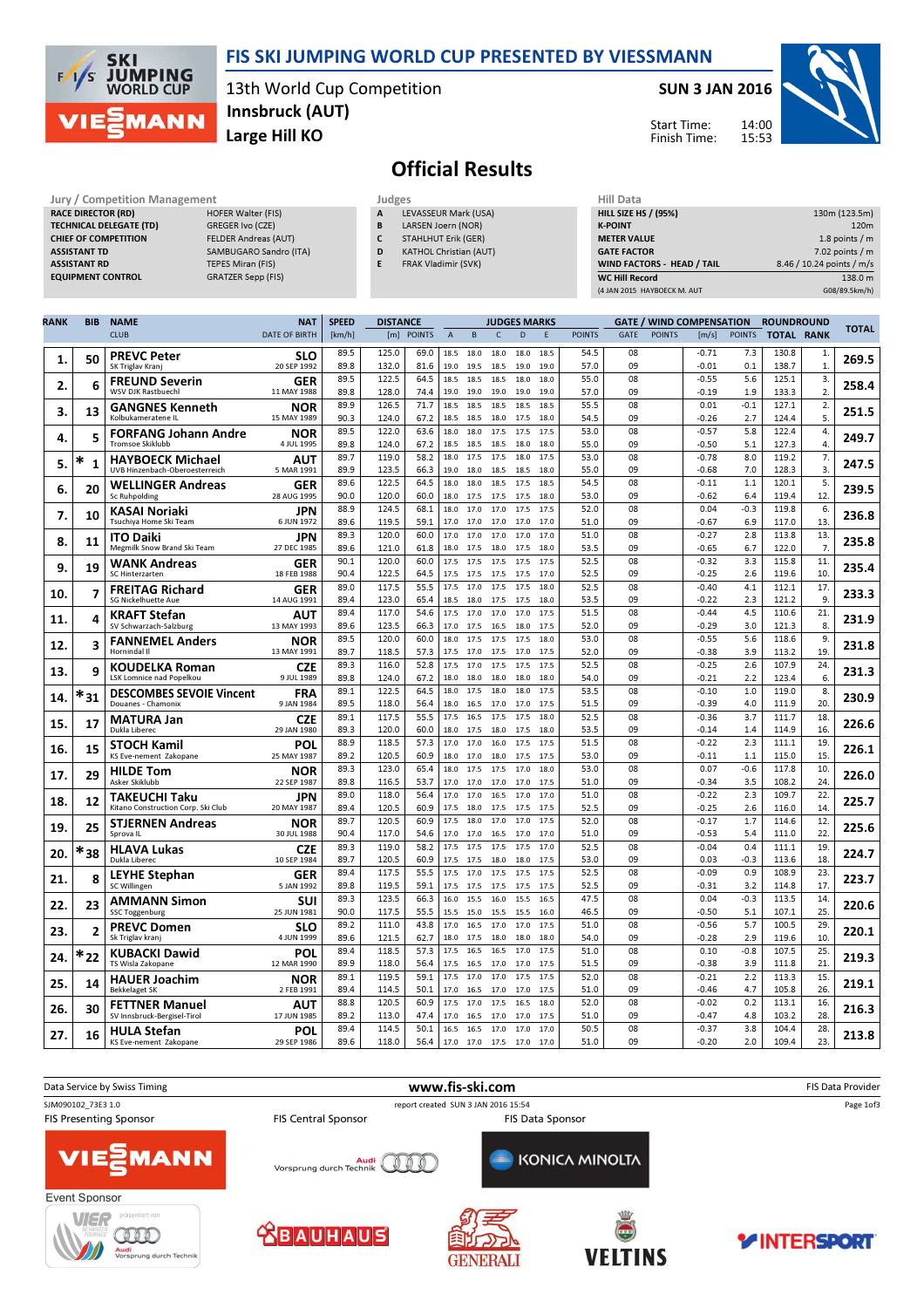## FIS SKI JUMPING WORLD CUP PRESENTED BY VIESSMANN



13th World Cup Competition Large Hill KO Innsbruck (AUT)

SUN 3 JAN 2016

Start Time: Finish Time:



## Official Results

| RANK | <b>BIB</b> | <b>NAME</b>                                                    | <b>NAT</b>                | <b>SPEED</b> | <b>DISTANCE</b> |              |                |                | <b>JUDGES MARKS</b>      |      |              |               |             |               | <b>GATE / WIND COMPENSATION</b> |               | <b>ROUNDROUND</b> |            |              |
|------|------------|----------------------------------------------------------------|---------------------------|--------------|-----------------|--------------|----------------|----------------|--------------------------|------|--------------|---------------|-------------|---------------|---------------------------------|---------------|-------------------|------------|--------------|
|      |            | <b>CLUB</b>                                                    | <b>DATE OF BIRTH</b>      | [km/h]       |                 | [m] POINTS   | $\overline{A}$ | B              | $\mathsf{C}$             | D    | F            | <b>POINTS</b> | <b>GATE</b> | <b>POINTS</b> | [m/s]                           | <b>POINTS</b> | <b>TOTAL RANK</b> |            | <b>TOTAL</b> |
| 28.  | $*_{42}$   | <b>LAMY CHAPPUIS Ronan</b>                                     | <b>FRA</b>                | 89.4         | 117.5           | 55.5         |                | 17.5 17.0      | 17.5                     | 17.5 | 17.5         | 52.5          | 08          |               | 0.17                            | $-1.4$        | 106.6             | 26.        | 208.8        |
|      |            | Bois D'amont                                                   | 10 SEP 1993               | 89.8         | 113.5<br>112.5  | 48.3<br>46.5 |                | 17.5 16.5 17.0 |                          | 17.0 | 17.0<br>17.0 | 51.0<br>51.0  | 09<br>08    |               | $-0.28$<br>$-0.07$              | 2.9<br>0.7    | 102.2<br>98.2     | 29.<br>30. |              |
| 29.  | 27         | <b>AIGNER Clemens</b><br>SV Innsbruck-Bergisel-Tirol           | <b>AUT</b><br>2 FEB 1993  | 88.8<br>89.1 | 116.5           | 53.7         | 17.0           | 16.5 17.0      | 17.0 16.5 17.0 17.5      | 17.0 | 17.0         | 51.0          | 09          |               | $-0.11$                         | 1.1           | 105.8             | 26.        | 204.0        |
| 30.  | 33         | <b>SAKUYAMA Kento</b>                                          | <b>JPN</b>                | 88.9         | 115.0           | 51.0         | 17.0           | 16.5           | 16.5                     | 17.0 | 16.5         | 50.0          | 08          |               | $-0.42$                         | 4.3           | 105.3             | 27.        | 199.9        |
|      |            | Kitano Construction Corp.Ski Team                              | 3 JUL 1990                | 89.0         | 110.5           | 42.9         |                |                | 17.0 16.0 16.5 16.5      |      | 16.5         | 49.5          | 09          |               | $-0.21$                         | 2.2           | 94.6              | 30.        |              |
|      |            | not qualified for final round                                  |                           |              |                 |              |                |                |                          |      |              |               |             |               |                                 |               |                   |            |              |
| 31.  | 28         | <b>GEIGER Karl</b><br>SC 1906 Oberstdorf                       | <b>GER</b><br>11 FEB 1993 | 89.5         | 116.5           | 53.7         |                |                | 17.5 17.0 17.5 17.5      |      | 17.5         | 52.5          | 08          |               | 0.05                            | $-0.4$        | 105.8             | 31.        | 105.8        |
| 32.  | 21         | JANDA Jakub<br>Dukla Liberec                                   | <b>CZE</b><br>27 APR 1978 | 89.1         | 117.5           | 55.5         |                |                | 17.5 17.0 17.0 17.0      |      | 17.5         | 51.5          | 08          |               | 0.20                            | $-1.7$        | 105.3             | 32.        | 105.3        |
| 33.  | 41         | <b>SCHLIERENZAUER Gregor</b><br>SV Innsbruck-Bergisel-Tirol    | <b>AUT</b><br>7 JAN 1990  | 89.1         | 117.0           | 54.6         |                |                | 17.5 17.0 17.5 17.0 17.5 |      |              | 52.0          | 08          |               | 0.25                            | $-2.1$        | 104.5             | 33.        | 104.5        |
| 34.  | 37         | <b>HAZETDINOV Ilmir</b><br>SDUSHOR 33 MOSKOVSKAYA OBLAST - RES | <b>RUS</b><br>28 OCT 1991 | 89.0         | 115.5           | 51.9         |                |                | 17.0 16.5 17.5 17.5 17.0 |      |              | 51.5          | 08          |               | $-0.04$                         | 0.4           | 103.8             | 34.        | 103.8        |
| 35   | 32         | <b>KOT Maciej</b><br>AZS Zakopane                              | POL<br>9 JUN 1991         | 89.2         | 115.0           | 51.0         |                |                | 17.0 16.0 17.0 17.0 17.5 |      |              | 51.0          | 08          |               | $-0.15$                         | 1.5           | 103.5             | 35.        | 103.5        |
| 36.  | 39         | KOBAYASHI Junshiro<br>Megmilk Snow Brand Ski Team              | JPN<br>11 JUN 1991        | 88.5         | 113.5           | 48.3         |                |                | 17.0 16.5 17.0 17.0      |      | 16.5         | 50.5          | 08          |               | $-0.04$                         | 0.4           | 99.2              | 36.        | 99.2         |
| 37.  | 47         | <b>TOLLINGER Elias</b><br>SV Innsbruck-Bergisel-Tirol          | AUT<br>25 MAR 1995        | 89.7         | 110.5           | 42.9         |                |                | 17.0 16.5 17.0 17.0      |      | 17.5         | 51.0          | 08          |               | $-0.46$                         | 4.7           | 98.6              | 37.        | 98.6         |
| 38.  | 26         | <b>LARINTO Ville</b><br>Lahden Hiihtoseura                     | <b>FIN</b><br>11 APR 1990 | 89.1         | 113.0           | 47.4         |                |                | 17.0 17.0 17.0 17.0      |      | 17.5         | 51.0          | 08          |               | 0.02                            | $-0.2$        | 98.2              | 38.        | 98.2         |
| 39.  | 46         | <b>NEUMAYER Michael</b><br>SC 1906 Oberstdorf                  | <b>GER</b><br>15 JAN 1979 | 89.6         | 109.5           | 41.1         | 16.5           | 16.0           | 16.0                     | 17.0 | 17.0         | 49.5          | 08          |               | $-0.55$                         | 5.6           | 96.2              | 39.        | 96.2         |
| 40.  | 24         | <b>SCHIFFNER Markus</b><br>UVB Hinzenbach-Oberoesterreich      | <b>AUT</b><br>5 JUN 1992  | 89.0         | 111.5           | 44.7         |                | 17.0 16.5 16.5 |                          | 16.5 | 17.0         | 50.0          | 08          |               | $-0.04$                         | 0.4           | 95.1              | 40.        | 95.1         |
| 41.  | 35         | TOCHIMOTO Shohei<br>Megmilk Snow Brand Ski Team                | JPN<br>21 DEC 1989        | 88.7         | 109.0           | 40.2         |                | 16.5 16.0      | 16.5                     | 16.5 | 16.5         | 49.5          | 08          |               | $-0.46$                         | 4.7           | 94.4              | 41.        | 94.4         |
| 42.  | 34         | <b>ZOGRAFSKI Vladimir</b><br><b>NSA</b>                        | BUL<br>14 JUL 1993        | 89.2         | 110.5           | 42.9         |                | 16.0 15.5      | 16.0                     | 16.0 | 16.0         | 48.0          | 08          |               | $-0.24$                         | 2.5           | 93.4              | 42.        | 93.4         |
| 42.  | 44         | <b>EGLOFF Luca</b><br>Grabserberg                              | SUI<br>6 JUN 1995         | 89.3         | 109.5           | 41.1         |                |                | 16.5 16.0 16.5 16.5      |      | 16.5         | 49.5          | 08          |               | $-0.27$                         | 2.8           | 93.4              | 42.        | 93.4         |
| 44.  | 18         | <b>LANISEK Anze</b><br><b>Ssk Menges</b>                       | <b>SLO</b><br>20 APR 1996 | 89.2         | 108.5           | 39.3         |                |                | 16.5 16.0 16.0 16.5      |      | 16.5         | 49.0          | 08          |               | $-0.46$                         | 4.7           | 93.0              | 44.        | 93.0         |
| 45.  | 43         | <b>ALTENBURGER Florian</b><br>SC Seekirchen-Salzburg           | <b>AUT</b><br>2 NOV 1993  | 88.7         | 109.0           | 40.2         |                |                | 17.0 16.0 16.5 16.5      |      | 17.0         | 50.0          | 08          |               | $-0.21$                         | 2.2           | 92.4              | 45.        | 92.4         |
| 46.  | 49         | <b>TANDE Daniel-Andre</b><br>Kongsberg If                      | <b>NOR</b><br>24 JAN 1994 | 89.7         | 106.0           | 34.8         |                |                | 16.0 16.0 15.5 16.5      |      | 17.0         | 48.5          | 08          |               | $-0.57$                         | 5.8           | 89.1              | 46.        | 89.1         |
| 47.  | 45         | <b>KORNILOV Denis</b><br>Sdushor CSP N. Novgorod Dinamo        | <b>RUS</b><br>17 AUG 1986 | 88.5         | 108.0           | 38.4         |                |                | 15.0 14.5 15.0 15.5      |      | 16.5         | 45.5          | 08          |               | $-0.47$                         | 4.8           | 88.7              | 47.        | 88.7         |
| 48.  | 48         | <b>GLASDER Michael</b><br>Norge Ski Club                       | <b>USA</b><br>27 MAR 1989 | 89.4         | 104.0           | 31.2         |                | 16.5 16.0      | 16.5                     | 17.0 | 16.5         | 49.5          | 08          |               | $-0.60$                         | 6.1           | 86.8              | 48.        | 86.8         |
| 49.  | 36         | <b>BARTOL Tilen</b><br>SSK Sam Ihan                            | <b>SLO</b><br>17 APR 1997 | 89.3         | 102.5           | 28.5         |                |                | 15.0 14.5 15.0 15.0      |      | 15.5         | 45.0          | 08          |               | $-0.38$                         | 3.9           | 77.4              | 49.        | 77.4         |

Disqualified

40 | PEIER Killian SUI SCE 4

SCE 4 : SUIT